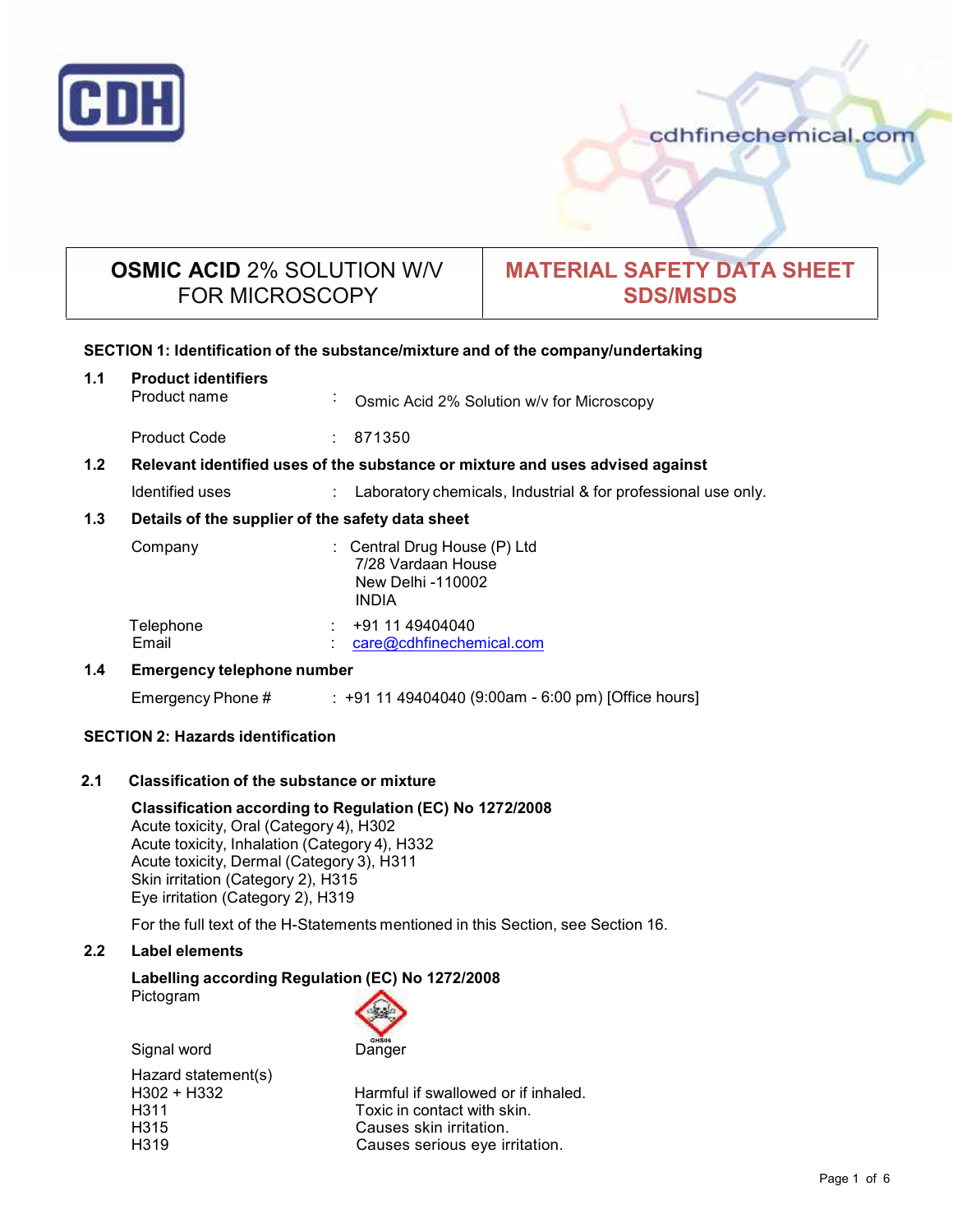| Precautionary statement(s)               |                                                                                                                                     |
|------------------------------------------|-------------------------------------------------------------------------------------------------------------------------------------|
| P <sub>280</sub>                         | Wear protective gloves/ protective clothing.                                                                                        |
| P302 + P352                              | IF ON SKIN: Wash with plenty of soap and water.                                                                                     |
| P305 + P351 + P338                       | IF IN EYES: Rinse cautiously with water for several minutes. Remove<br>contect lenses, if present and easy to do. Continue rinsing. |
| $P308 + P310$                            | IF exposed or concerned: immediately call a POISON CENTER or doctor/<br>physician.                                                  |
| Supplemental Hazard<br><b>Statements</b> | none                                                                                                                                |

#### **2.3 Other hazards** - none

#### **SECTION 3: Composition/information on ingredients**

#### **3.1 Mixtures**

| Hazardous ingredients according to Regulation (EC) No 1272/2008 |                |               |  |  |  |
|-----------------------------------------------------------------|----------------|---------------|--|--|--|
| Component                                                       | Classification | Concentration |  |  |  |

| Osmium Oxide |            |                                                    |  |
|--------------|------------|----------------------------------------------------|--|
| CAS-No.      | 20816-12-0 | Acute Tox. 2(skin); Acute Tox. 3 $\ge$ =1 - < 5 %  |  |
| EC-No.       | 235-185-9  | $(inhal)$ ; Acute Tox. 3(oral);                    |  |
|              |            | H <sub>310</sub> H <sub>330</sub> H <sub>300</sub> |  |

For the full text of the H-Statements mentioned in this Section, see Section 16.

#### **SECTION 4: First aid measures**

#### **4.1 Description of first aid measures**

#### **General advice**

First aider needs to protect himself.

#### **If inhaled**

fresh air. If breathing stops: mouth-to-mouth breathing or artificial respiration. Oxygen if necessary. Immediately call in physician.

#### **In case of skin contact**

Wash off with plenty of water. Remove contaminated clothing. Call a physician immediately.

#### **In case of eye contact**

Rinse out with plenty of water. Immediately call in ophthalmologist.

#### **If swallowed**

Immediately make victim drink water (two glasses at most). Consult a physician.

#### **4.2 Most important symptoms and effects, both acute and delayed**

Irritant effects, bronchitis, Diarrhoea, Nausea, Vomiting, Headache The following applies to osmium compounds in general: mucosal irritations, coughing, and dyspnoea after inhalation. Diarrhoea, gastroenteritis after swallowing.

**4.3 Indication of any immediate medical attention and special treatment needed** No data available

#### **SECTION 5: Firefighting measures**

#### **5.1 Extinguishing media**

#### **Suitable extinguishing media**

Use extinguishing measures that are appropriate to local circumstances and the surrounding environment. **Unsuitable extinguishing media**

For this substance/mixture no limitations of extinguishing agents are given.

#### **5.2 Special hazards arising from the substance ormixture** Not combustible. Ambient fire may liberate hazardous vapours.

# **5.3 Advice for firefighters**

#### **Special protective equipment for firefighters**

Stay in danger area only with self-contained breathing apparatus. Prevent skin contact by keeping a safe distance or by wearing suitable protective clothing.

#### **5.4 Further information**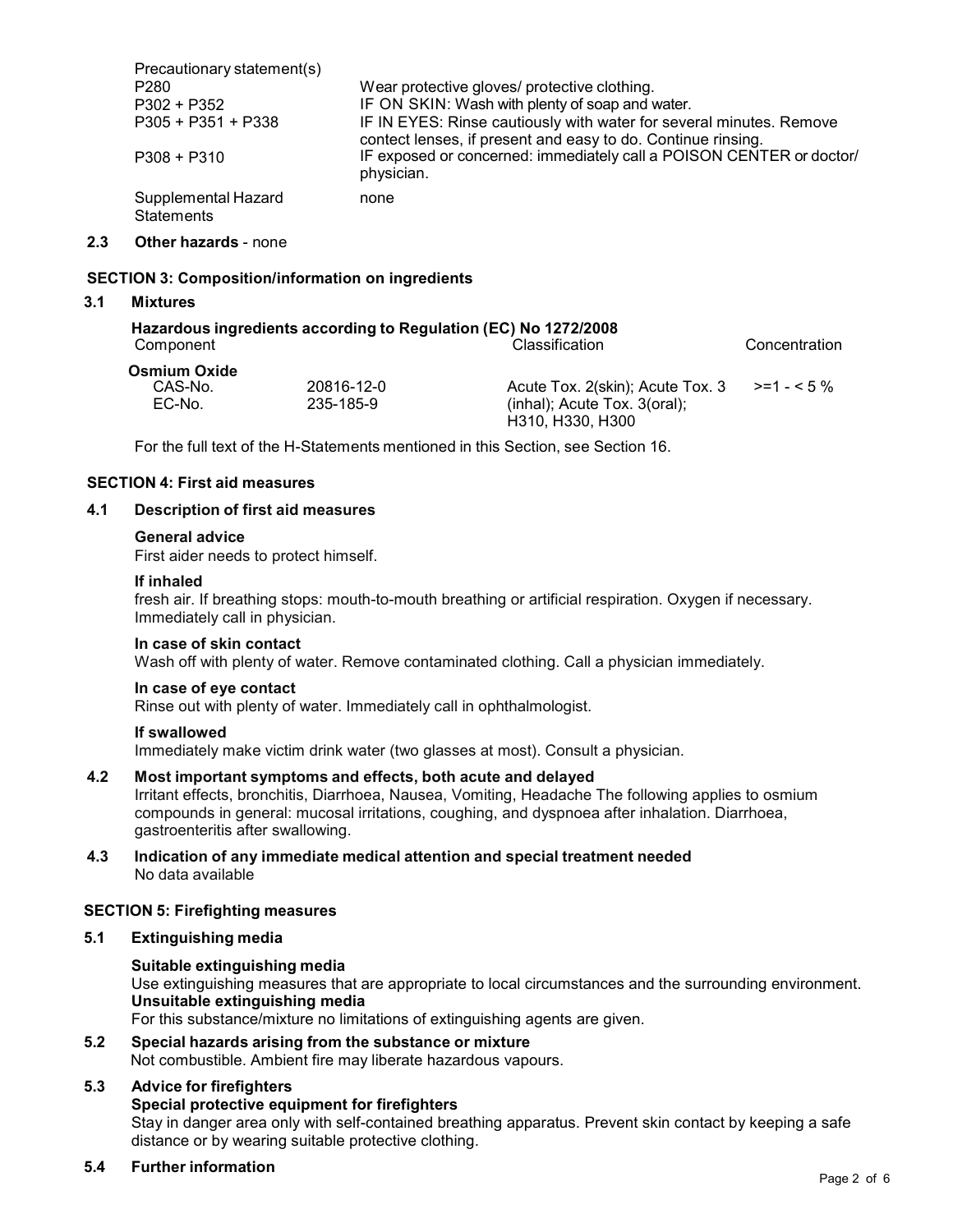Prevent fire extinguishing water from contaminating surface water or the ground water system.

## **SECTION 6: Accidental release measures**

#### **6.1 Personal precautions, protective equipment and emergency procedures**

**Advice for non-emergency personnel:** Avoid substance contact. Do not breathe vapours, aerosols. Ensure adequate ventilation. Evacuate the danger area, observe emergency procedures. Consult an expert.

#### **Advice for emergency responders:**

Protective equipment see section 8.

- **6.2 Environmental precautions** Do not empty into drains.
- **6.3 Methods and materials for containment and cleaning up** Cover drains. Collect, bind, and pump off spills. Observe possible material restrictions (see sections 7 and 10). Take up with liquid-absorbent material. Dispose of properly. Clean up affected area.

## **6.4 Reference to other sections**

For disposal see section 13.

#### **SECTION 7: Handling and storage**

**7.1 Precautions for safe handling**

**Advice on safe handling:** Observe label precautions. Work under hood. Do not inhale substance/mixture. Avoid generation of vapours/aerosols. **Hygiene measures** Immediately change contaminated clothing. Apply preventive skin protection. Wash hands and face after working with substance.

**7.2 Conditions for safe storage, including any incompatibilities Storage conditions** Tightly closed. Keep in a well-ventilated place. Keep locked up or in an area accessible only to qualified or authorised persons.

Recommended storage temperature see product label.

**7.3 Specific end use(s)** Apart from the uses mentioned in section 1.2 no other specific uses are stipulated

#### **SECTION 8: Exposure controls/personal protection**

#### **8.1 Control parameters**

#### **8.2 Exposure controls**

#### **Appropriate engineering controls**

Avoid contact with skin, eyes and clothing. Wash hands before breaks and immediately after handling the product.

#### **Personal protective equipment**

#### **Eye/face protection**

Face shield and safety glasses Use equipment for eye protection tested and approved under appropriate government standards such as NIOSH (US) or EN 166(EU).

## **Skin protection**

Handle with gloves. Gloves must be inspected prior to use. Use proper glove removal technique (without touching glove's outer surface) to avoid skin contact with this product. Dispose of contaminated gloves after use in accordance with applicable laws and good laboratory practices. Wash and dry hands.

#### **Body Protection**

Complete suit protecting against chemicals, The type of protective equipment must be selected according to the concentration and amount of the dangerous substance at the specific workplace.

#### **Respiratory protection**

Where risk assessment shows air-purifying respirators are appropriate use (US) or type ABEK (EN 14387) respirator cartridges as a backup to enginee protection, use a full-face supplied air respirator. Use respirators and components tested and approved under appropriate government standards such as NIOSH (US) or CEN (EU).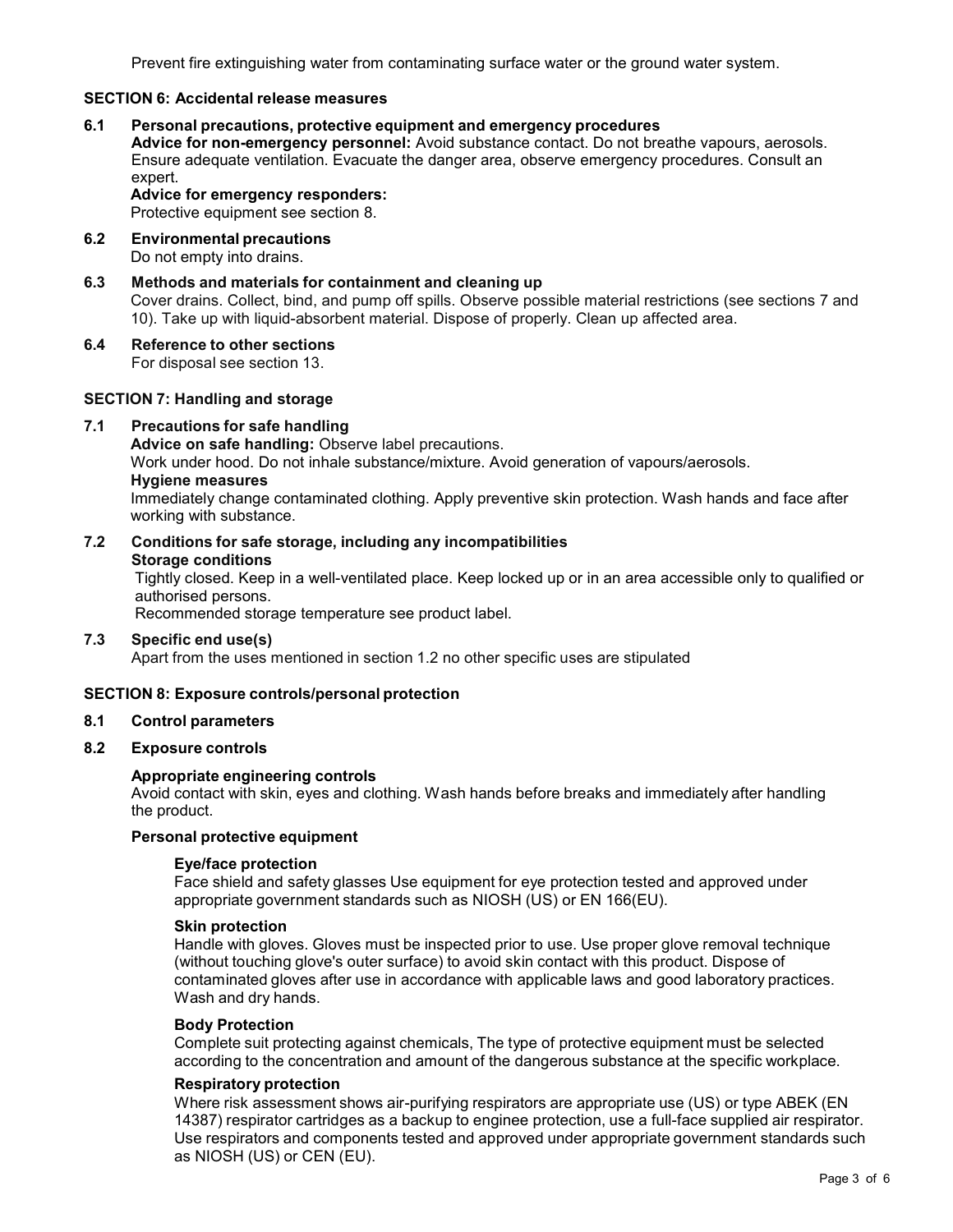## **Control of environmental exposure**

Prevent further leakage or spillage if safe to do so. Do not let product enter drains.

## **SECTION 9: Physical and chemical properties**

#### **9.1 Information on basic physical and chemical properties**

|     | a)      | Appearance                                           | Form: liquid<br>Colour: Pale yellow |
|-----|---------|------------------------------------------------------|-------------------------------------|
|     | b)      | Odour                                                | No data available                   |
|     | c)      | <b>Odour Threshold</b>                               | No data available                   |
|     | d)      | pH                                                   | 9 at $20^{\circ}$ C                 |
|     | e)      | Melting point/freezing<br>point                      | No data available                   |
|     | f)      | Initial boiling point and<br>boiling range           | No data available                   |
|     | g)      | Flash point                                          | No data available                   |
|     | h)      | Evaporation rate                                     | No data available                   |
|     | i)      | Flammability (solid, gas)                            | No data available                   |
|     | j)      | Upper/lower<br>flammability or<br>explosive limits   | No data available                   |
|     | k)      | Vapour pressure                                      | No data available                   |
|     | $\vert$ | Vapour density                                       | No data available                   |
|     |         | m) Relative density                                  | 1.01 g/ml at 20 °C                  |
|     | n)      | Water solubility                                     | soluble                             |
|     | O)      | Partition coefficient: n-<br>octanol/water           | No data available                   |
|     | p)      | Auto-ignition<br>temperature                         | No data available                   |
|     | q)      | Decomposition<br>temperature                         | No data available                   |
|     | r)      | Viscosity                                            | No data available                   |
|     | s)      | <b>Explosive properties</b>                          | No data available                   |
|     | t)      | Oxidizing properties                                 | No data available                   |
| 9.2 |         | <b>Other safety information</b><br>No data available |                                     |

#### **SECTION 10: Stability and reactivity**

- **10.1 Reactivity** No data available
- **10.2 Chemical stability** Stable under recommended storage conditions.
- **10.3 Possibility of hazardous reactions** Violent reactions possible with: The generally known reaction partners of water.
- **10.4 Conditions to avoid** No data available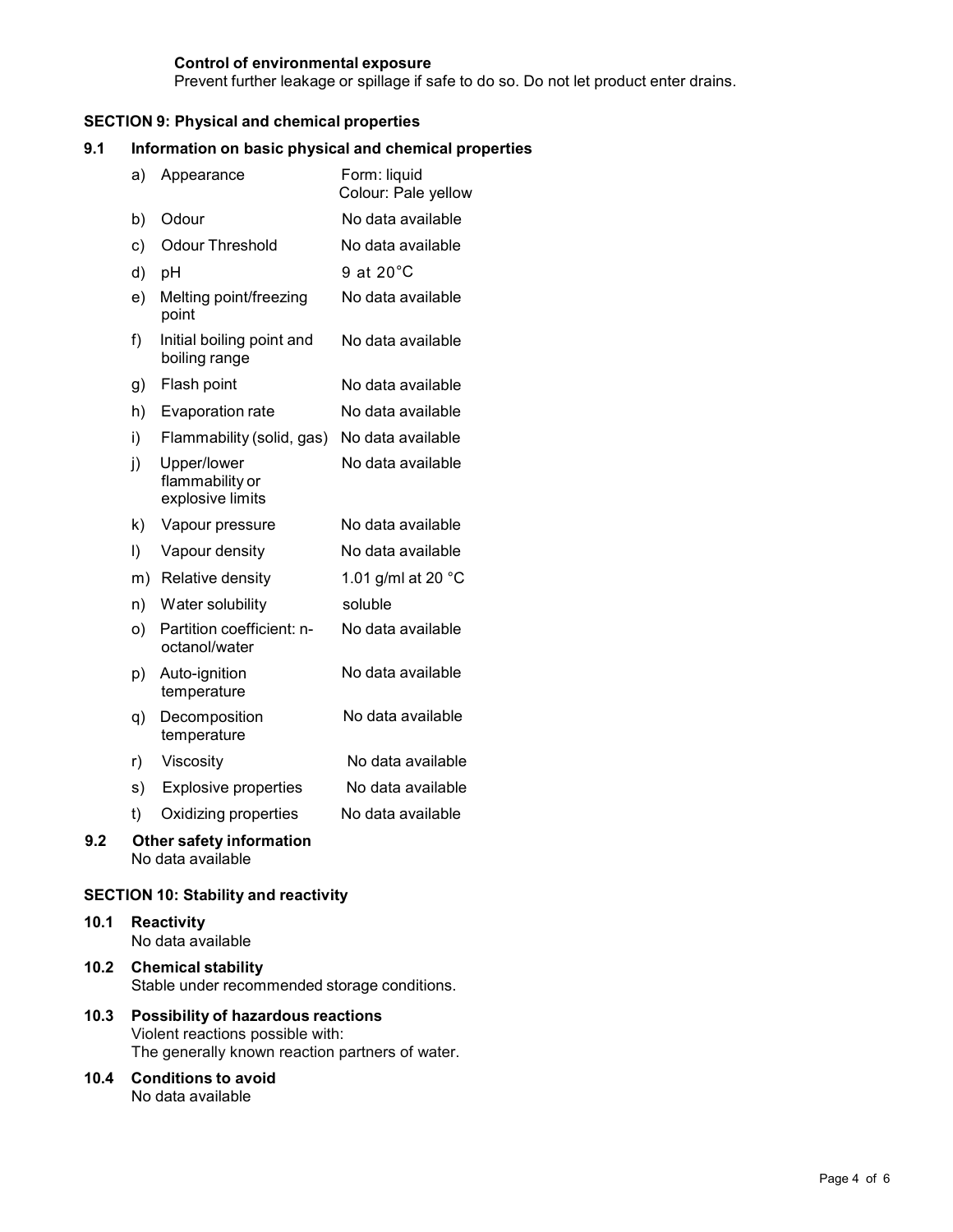#### **10.5 Incompatible materials** No data available

**10.6 Hazardous decomposition products** No data available

## **SECTION 11: Toxicological information**

## **11.1 Information on toxicological effects**

#### **Acute oral toxicity**

absorption Symptoms: Irritations of mucous membranes in the mouth, pharynx, oesophagus and gastrointestinal tract. Nausea, Vomiting, Diarrhoea Acute toxicity estimate: 735.29 mg/kg

#### **Acute inhalation toxicity**

absorption Symptoms: bronchitis Acute toxicity estimate: 2.5 mg/l; 4 h; dust/mist

## **Acute dermal toxicity**

absorption Acute toxicity estimate: 250 mg/kg

**Skin corrosion/irritation** Mixture causes skin irritation.

**Serious eye damage/eye irritation** Mixture causes serious eye irritation.

**Respiratory orskin sensitisation** No data available

**Germ cell mutagenicity** No data available

**Carcinogenicity** No data available

**Reproductive toxicity** No data available

#### **Specific target organ toxicity - single exposure** No data available

**Specific target organ toxicity - repeated exposure** No data available

#### **Aspiration hazard**

No data available

# **Additional Information**

No data available

## **SECTION 12: Ecological information**

- **12.1 Toxicity** No data available
- **12.2 Persistence and degradability** No data available
- **12.3 Bioaccumulative potential**

No data available

#### **12.4 Mobility in soil** No data available